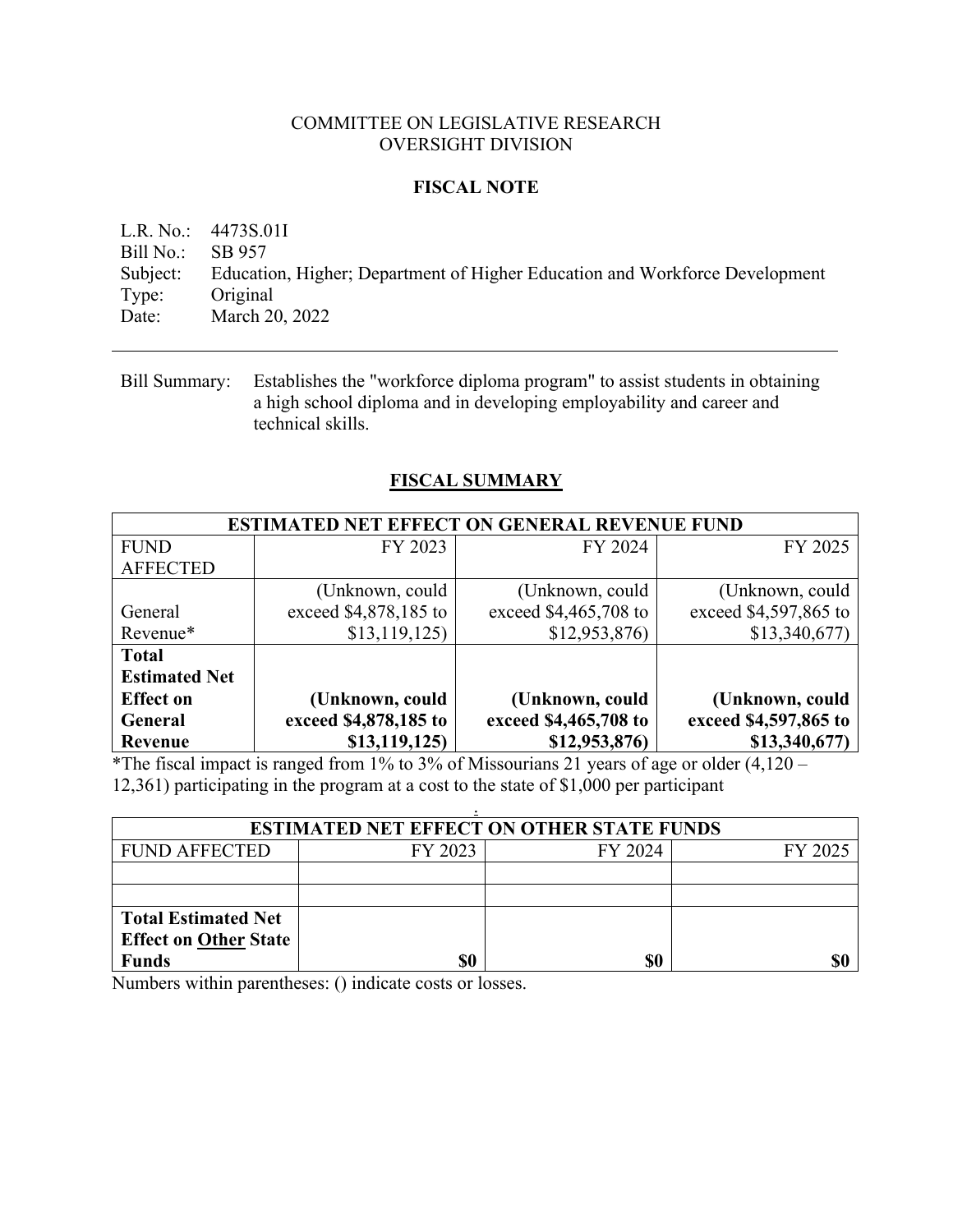L.R. No. 4473S.01I Bill No. SB 957 Page **2** of **8** March 20, 2022

| <b>ESTIMATED NET EFFECT ON FEDERAL FUNDS</b> |         |         |         |  |  |  |
|----------------------------------------------|---------|---------|---------|--|--|--|
| <b>FUND AFFECTED</b>                         | FY 2023 | FY 2024 | FY 2025 |  |  |  |
|                                              |         |         |         |  |  |  |
|                                              |         |         |         |  |  |  |
| <b>Total Estimated Net</b>                   |         |         |         |  |  |  |
| <b>Effect on All Federal</b>                 |         |         |         |  |  |  |
| <b>Funds</b>                                 | \$0     | \$0     | \$0     |  |  |  |

| <b>ESTIMATED NET EFFECT ON FULL TIME EQUIVALENT (FTE)</b> |         |         |         |  |  |
|-----------------------------------------------------------|---------|---------|---------|--|--|
| <b>FUND AFFECTED</b>                                      | FY 2023 | FY 2024 | FY 2025 |  |  |
| <b>General Revenue</b>                                    | 1 FTE   | 1 FTE   | - FTE   |  |  |
|                                                           |         |         |         |  |  |
| <b>Total Estimated Net</b>                                |         |         |         |  |  |
| <b>Effect on FTE</b>                                      | 1 FTE   | 1 FTE   |         |  |  |

 $\boxtimes$  Estimated Net Effect (expenditures or reduced revenues) expected to exceed \$250,000 in any of the three fiscal years after implementation of the act or at full implementation of the act.

 $\Box$  Estimated Net Effect (savings or increased revenues) expected to exceed \$250,000 in any of the three fiscal years after implementation of the act or at full implementation of the act.

| <b>ESTIMATED NET EFFECT ON LOCAL FUNDS</b>           |  |  |  |  |  |  |  |
|------------------------------------------------------|--|--|--|--|--|--|--|
| FY 2023<br><b>FUND AFFECTED</b><br>FY 2024<br>EY 200 |  |  |  |  |  |  |  |
|                                                      |  |  |  |  |  |  |  |
| \$0<br>\$0<br><b>Local Government</b>                |  |  |  |  |  |  |  |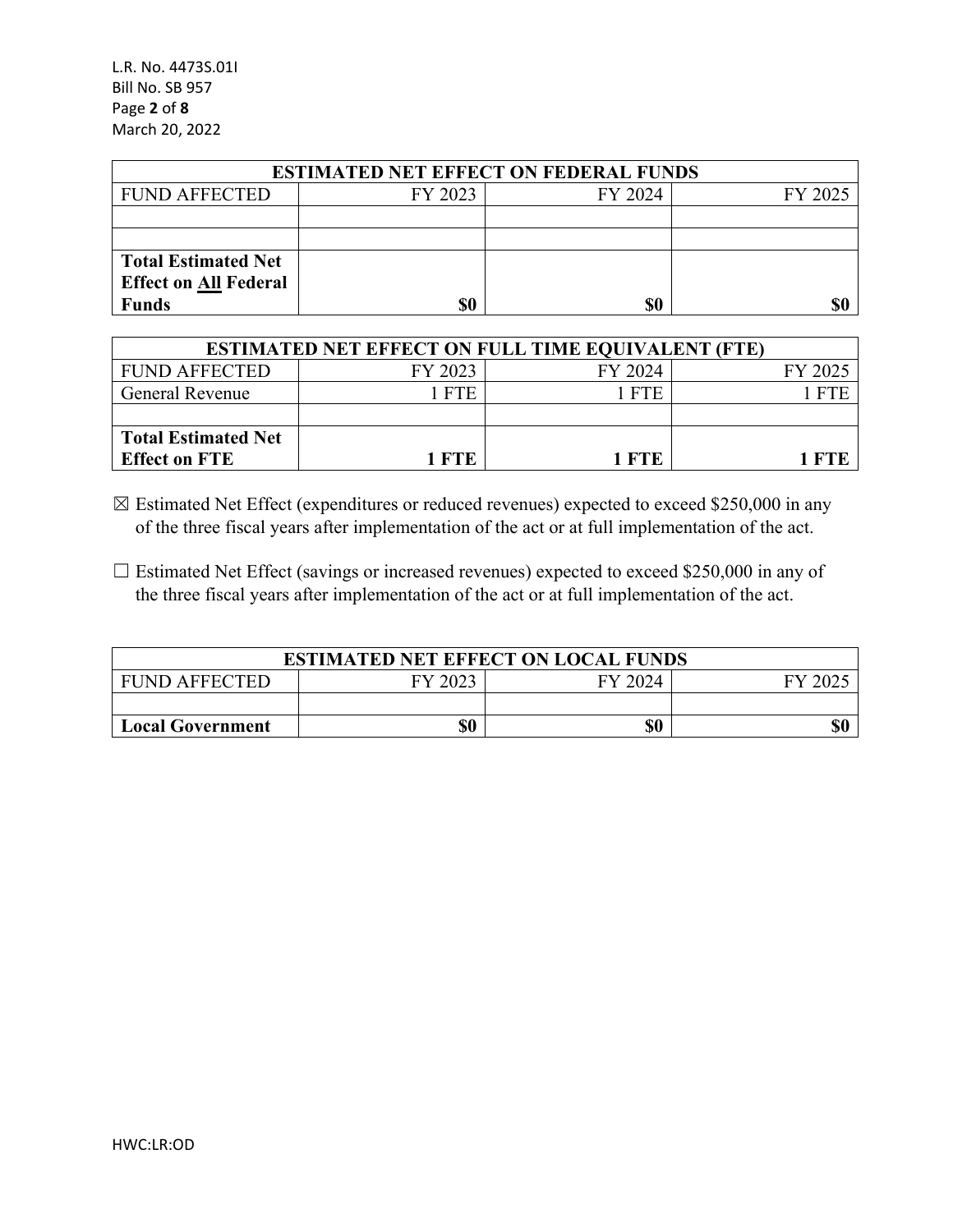# **FISCAL ANALYSIS**

## ASSUMPTION

## §173.831 – Workforce diploma program

Officials from the **Department of Higher Education and Workforce Development (DHEWD)** provide the following information:

Section 173.831.2 creates the "Workforce Diploma Program" within the Department of Higher Education & Workforce Development (DHEWD) to assist students with obtaining a high school diploma and developing employability and career technical skills.

Section 173.831.3 requires the DHEWD to annually issue a request for qualifications for interested program providers to become approved and participate in the program.

Section 173.831.4 requires the DHEWD to announce the approved program providers annually before October 16.

Section 173.831.5-6 requires the DHEWD to pay approved program providers for the completion of certain milestones by each student, unless the program provider receives federal or state funding or private tuition for that student.

Section 173.831.6-8 requires the DHEWD to collect certain metrics from each provider, review the data to ensure the provider is achieving minimum program performance standards, and publish certain monthly and annual reports.

As of 2019, there were 412,047 Missourians 21 years of age and older without a high school diploma. DHEWD estimates a 1-3% utilization rate based on existing programs. At \$1,000 per participant, the costs would range as follows for participant costs:

Low end:  $412,047 \times 0.01 = 4,120.47 \times $1,000 = $4,120,470$ High end:  $412,047 \times 0.3 = 12,361.41 \times \$1,000 = \$12,361,410$ 

That would be a range between 4,120 (1%) and 12,361 (3%) individuals that might eventually receive their high school diploma based on the percentage who begin programs at DHEWD local Job Centers without a high school diploma but achieved a secondary diploma during participation. Average cost per-participant is estimated at \$1,000 per completion. This would result in a cost between \$4,120,470 and \$12,361,410 - excluding individuals who receive industry recognized credentials or employability skills certifications along the way.

DHEWD will require 1.0 FTE at the Research/Data Analyst level (\$48,234 annually) in order to publish the request for qualifications, analyze applicants against the statutory requirements,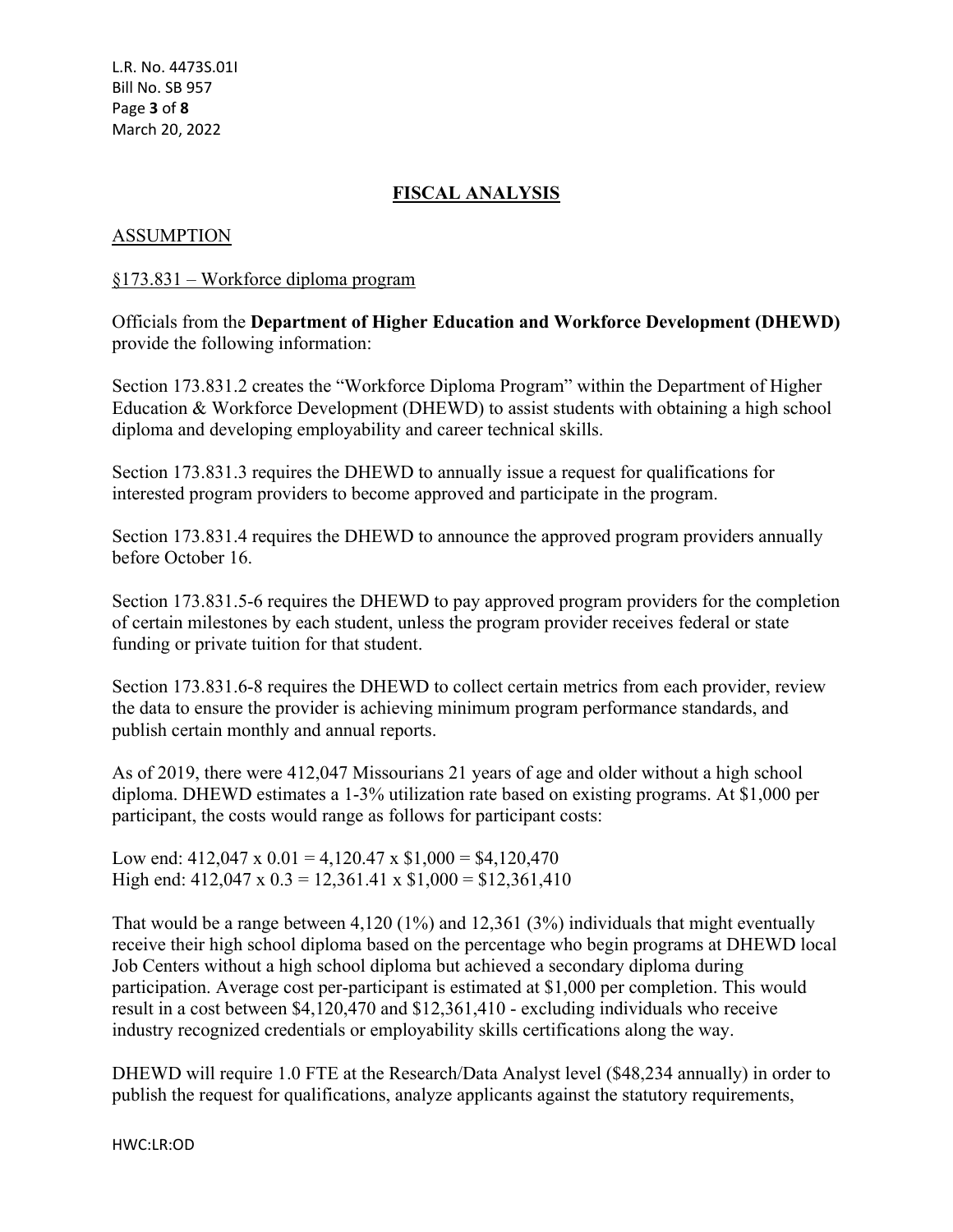L.R. No. 4473S.01I Bill No. SB 957 Page **4** of **8** March 20, 2022

collect data, run reports, and make payments. This position is budgeted at state standards and includes all standard OA one-time and ongoing costs per OA budget instructions for FY 2023.

The following two scenarios only differ in the rate of participations from 1 to 3 percent. All other costs stay the same.

Total fiscal costs for Scenario 1 assumes a 3% participation rate and all other related costs. The first year participation rate costs would be estimated at \$12,361,410 for FY23. There is a 3% increase estimated in future years.

Total fiscal costs for Scenario 2 assumes a 1% participation rate. FY23 it is estimated at \$4,120,470. There is a 3% increase estimated in future years.

In addition, in 2021, ITSD estimated significant one-time costs and ongoing costs for system needs to manage the program as shown. DHEWD did not update these costs for 2022 and assume ITSD costs would be close to the 2021 estimate.

**Oversight** notes this proposal states that program providers may be reimbursed \$250 for each student's completion of:

- ∙ a half unit of high school credit
- ∙ an employable skills certification
- ∙ or an industry-recognized credential requiring less than 50 hours

Additionally, program providers may be reimbursed \$500 for a student attaining an industryrecognized credential requiring 51 hours to 100 hours, or \$750 for a student attaining an industry-recognized credential requiring more than 100 hours, and \$1,000 for attaining an accredited high school diploma.

Officials from the **Department of Elementary and Secondary Education**, the **University of Missouri System**, **Missouri State University**, the **University of Central Missouri** and **St. Charles Community College** each assume the proposal will have no fiscal impact on their respective organizations. **Oversight** does not have any information to the contrary. Therefore, Oversight will reflect a zero impact in the fiscal note for these agencies.

**Oversight** notes students who are eligible to participate in the program must be 21 years of age or older, a Missouri resident and have not yet earned a high school diploma. Based on information on Educational Attainment from the [U.S. Census Bureau,](https://data.census.gov/cedsci/table?q=missouri%20education%20&g=0400000US29&tid=ACSST1Y2019.S1501&hidePreview=false) 9.4% of the Missouri population over the age of 25 have attained less than a high school diploma (393,045 / 4,176,792). Oversight cannot estimate the number of participants but will show a range of costs assuming different levels of participation in Table I below.

Table I: Estimated Costs for Workforce Diploma Program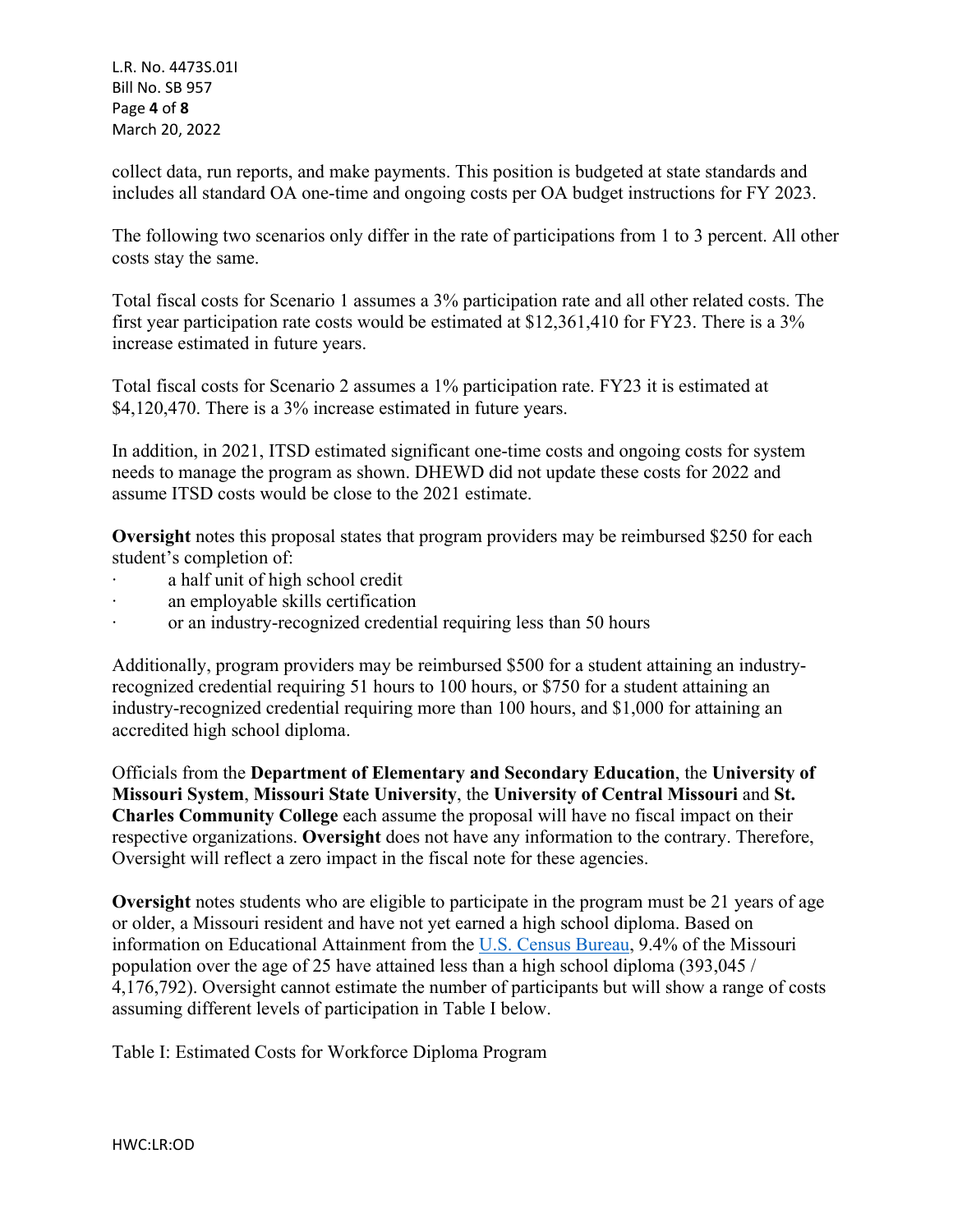| Participation<br>Rate (Assumed) | Number of<br>Participants<br>$(393, 045)^*$<br>Participation Rate) | Cost to reimburse program<br>providers at \$250 per<br>milestone for one milestone | Cost to reimburse<br>program providers at<br>\$1,000 per milestone<br>for one milestone |
|---------------------------------|--------------------------------------------------------------------|------------------------------------------------------------------------------------|-----------------------------------------------------------------------------------------|
| $1\%$                           | 3,930                                                              | 982,500                                                                            | 3,930,000                                                                               |
| $5\%$                           | 19,652                                                             | 4,913,000                                                                          | 19,652,000                                                                              |
| 10%                             | 39,305                                                             | 9,826,250                                                                          | 39,305,000                                                                              |

**Oversight** notes the numbers estimated above may represent the lower end since the data was limited to 25 and older which excludes those between the ages of 21 and 24 that may also be eligible. Oversight notes the estimates above could also be exceeded if an eligible student attains more than one half credit, certification or credential or the industry-recognized credential is reimbursed a higher rate as noted above.

**Oversight** will show an unknown cost to General Revenue for reimbursements to program providers that could exceed amounts estimated by DHEWD.

**Oversight** assumes DHEWD is required to issue a request for interested program providers before August 16, 2023. Program providers must be approved by October annually and students may start enrolling in November annually. Oversight assumes DHEWD could request and approve program providers any time before August of 2023 and after the effective date of this proposal August 28, 2022. Therefore, Oversight will show cost beginning in FY 2023.

# Rule Promulgation

Officials from the **Joint Committee on Administrative Rules** assume this proposal is not anticipated to cause a fiscal impact beyond its current appropriation.

Officials from the **Office of the Secretary of State (SOS)** notes many bills considered by the General Assembly include provisions allowing or requiring agencies to submit rules and regulations to implement the act. The SOS is provided with core funding to handle a certain amount of normal activity resulting from each year's legislative session. The fiscal impact for this fiscal note to the SOS for Administrative Rules is less than \$5,000. The SOS recognizes that this is a small amount and does not expect that additional funding would be required to meet these costs. However, the SOS also recognizes that many such bills may be passed by the General Assembly in a given year and that collectively the costs may be in excess of what the office can sustain with its core budget. Therefore, the SOS reserves the right to request funding for the cost of supporting administrative rules requirements should the need arise based on a review of the finally approved bills signed by the governor.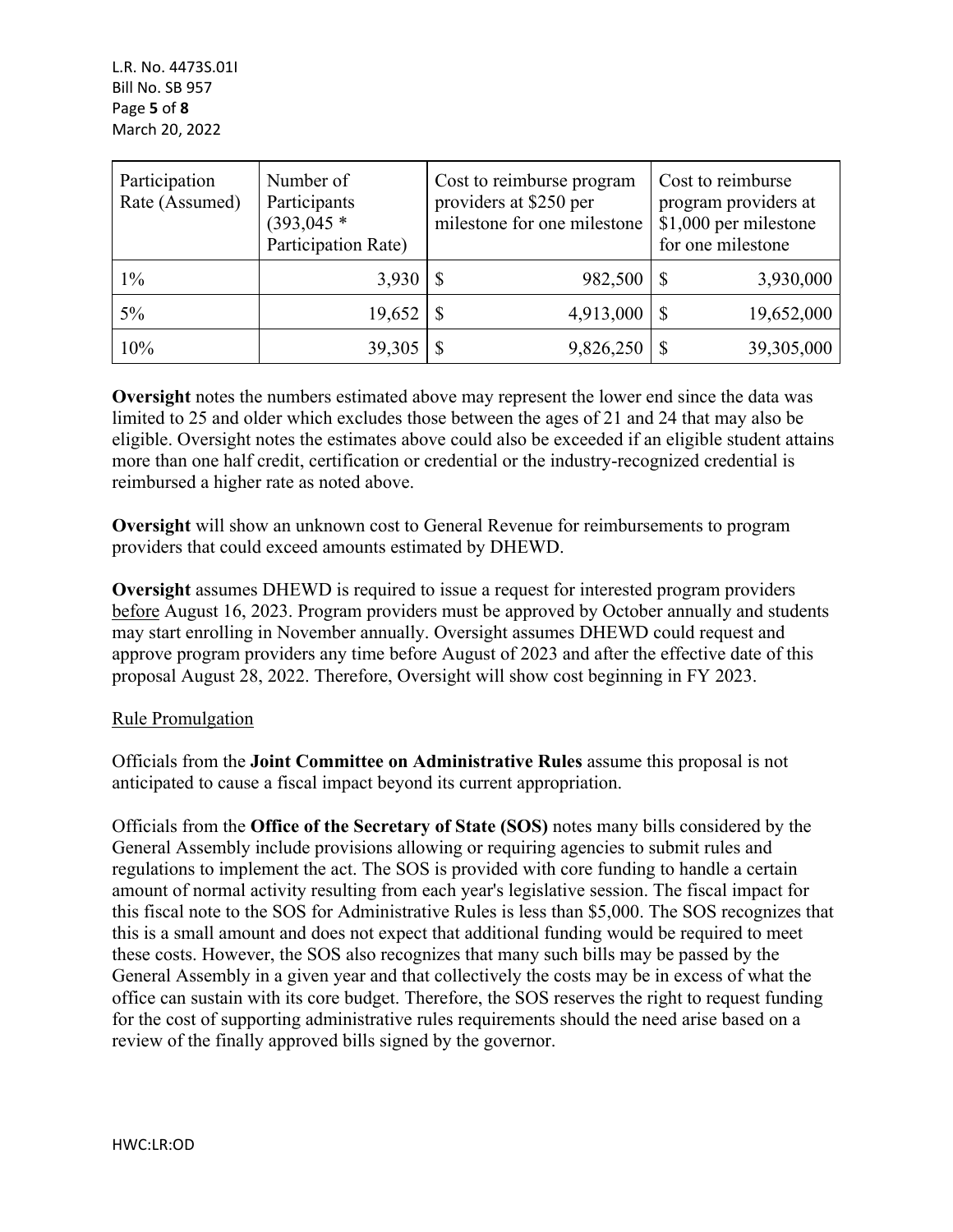#### Officials from the CHAPTER \h \r 1HYPERLINK

"https://data.census.gov/cedsci/table?q=missouri%20education%20&g=0400000US29&tid=ACS ST1Y2019.S1501&hidePreview=false" U.S. Census Bureau

| FISCAL IMPACT - State Government                                       | FY 2023            | FY 2024        | FY 2025        |
|------------------------------------------------------------------------|--------------------|----------------|----------------|
|                                                                        | $(10 \text{ Mo.})$ |                |                |
|                                                                        |                    |                |                |
| <b>GENERAL REVENUE FUND</b>                                            |                    |                |                |
|                                                                        |                    |                |                |
| $Costs - DHEWD (§173.831) -$<br>establish and administer the Workforce |                    |                |                |
|                                                                        |                    |                |                |
| Diploma Program                                                        |                    |                |                |
| Personal service                                                       | $(\$40,195)$       | $(\$49,198)$   | $(\$50,182)$   |
| Fringe benefits                                                        | $(\$25,804)$       | $(\$31,288)$   | $(\$31,618)$   |
| Equipment and expense                                                  | (\$11,683)         | (\$1,731)      | (\$1,766)      |
| ITSD/system upgrades and on-going                                      |                    |                |                |
| costs                                                                  | $(\$680,033)$      | (\$139,407)    | (\$142,892)    |
| <b>Total Costs - DHEWD</b>                                             | $(\$757,715)$      | $(\$221,624)$  | $(\$226,458)$  |
| FTE Change - DHEWD                                                     | 1 FTE              | 1 FTE          | 1 FTE          |
|                                                                        |                    |                |                |
| $Costs - DHEWD (§173.831) -$                                           | (Unknown,          | (Unknown,      | (Unknown,      |
| Reimbursements to program providers                                    | could exceed       | could exceed   | could exceed   |
| for qualifying student milestones                                      | \$4,120,470 to     | \$4,244,084 to | \$4,371,407 to |
|                                                                        | \$12,361,410       | \$12,732,252)  | \$13,114,219   |
|                                                                        |                    |                |                |
| <b>ESTIMATED NET EFFECT ON</b>                                         | (Unknown,          | (Unknown,      | (Unknown,      |
| THE GENERAL REVENUE FUND                                               | could exceed       | could exceed   | could exceed   |
|                                                                        | \$4,878,185 to     | \$4,465,708 to | \$4,597,865 to |
|                                                                        | \$13,119,125       | \$12,953,876)  | \$13,340,677   |
|                                                                        |                    |                |                |
| Estimated Net FTE Change on the                                        |                    |                |                |
| General Revenue Fund                                                   | 1 FTE              | 1 FTE          | 1 FTE          |
|                                                                        |                    |                |                |

| FISCAL IMPACT - Local Government | FY 2023<br>$(10 \text{ Mo.})$ | FY 2024 | FY 2025 |
|----------------------------------|-------------------------------|---------|---------|
|                                  |                               |         |         |
|                                  | \$0                           | \$0     | \$0     |
|                                  |                               |         |         |

FISCAL IMPACT – Small Business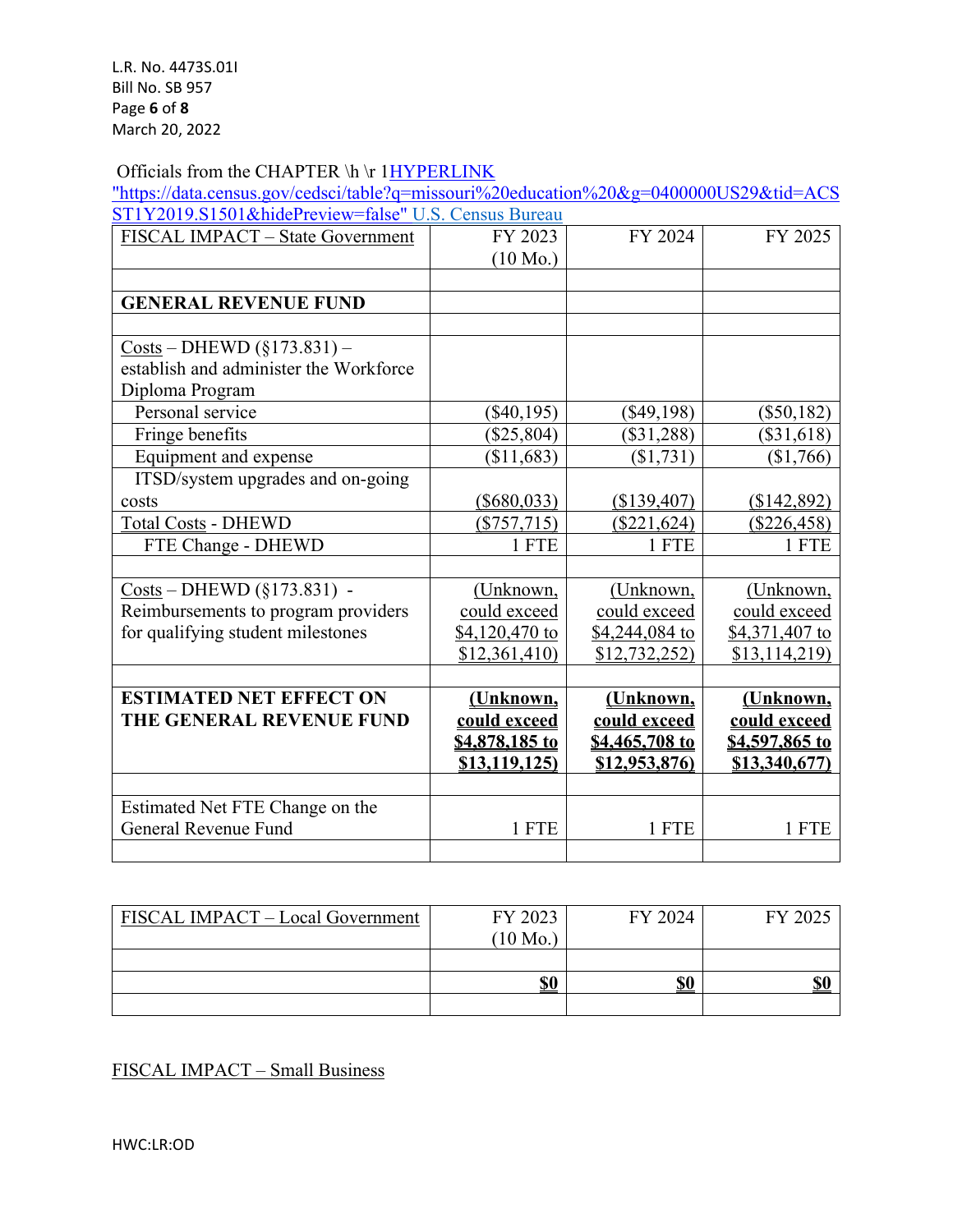L.R. No. 4473S.01I Bill No. SB 957 Page **7** of **8** March 20, 2022

No direct fiscal impact to small businesses would be expected as a result of this proposal.

#### FISCAL DESCRIPTION

This act establishes the "Workforce Diploma Program" within the Department of Higher Education and Workforce Development to assist students in obtaining a high school diploma and in developing employability and career and technical skills.

Before August 16, 2023, and annually each year after, the Department shall issue a request for applications for interested program providers to become approved providers to participate in the program. Applications shall furnish evidence that such interested provider meets certain criteria set forth in the act, including having at least two years of experience providing adult dropout recovery services.

The Department shall announce approved program providers prior to October 16 each year, and approved program providers shall begin enrolling students before November 15 each year.

The Department shall pay approved program providers amounts set forth in the act for the completion of certain milestones by students. However, no program provider shall receive funding for a student if such provider already receives federal or state funding or private tuition for such student.

In order to receive payments, program providers shall be required to submit monthly invoices to the Department before the eleventh calendar day of each month for the milestones met by students in the previous month. The Department shall pay approved program providers in the order in which invoices are submitted until all available funds are exhausted.

The Department shall also provide a written update to program providers by the last day of each month, which shall include the aggregate total dollars that have been paid to the providers, and the estimated number of enrollments still available for the program year. Prior to July 16 of each year, each provider shall report certain information set forth in the act to the Department, including the total number of students who have been funded through the program, the total number of credits earned, the total number of employability skills certifications issued, the total number of industry-recognized credentials earned, and the total number of graduates.

The Department shall review data from each approved program provider, at the end of the second fiscal year of the program, to ensure that each provider is achieving minimum program performance standards. Any provider failing to meet such standards shall be placed on probationary status for the remainder of the fiscal year. If a provider fails to meet the standards for two consecutive years, such provider shall be removed from the approved provider list. Any diploma issued under this act shall be recognized as a secondary school diploma by the state.